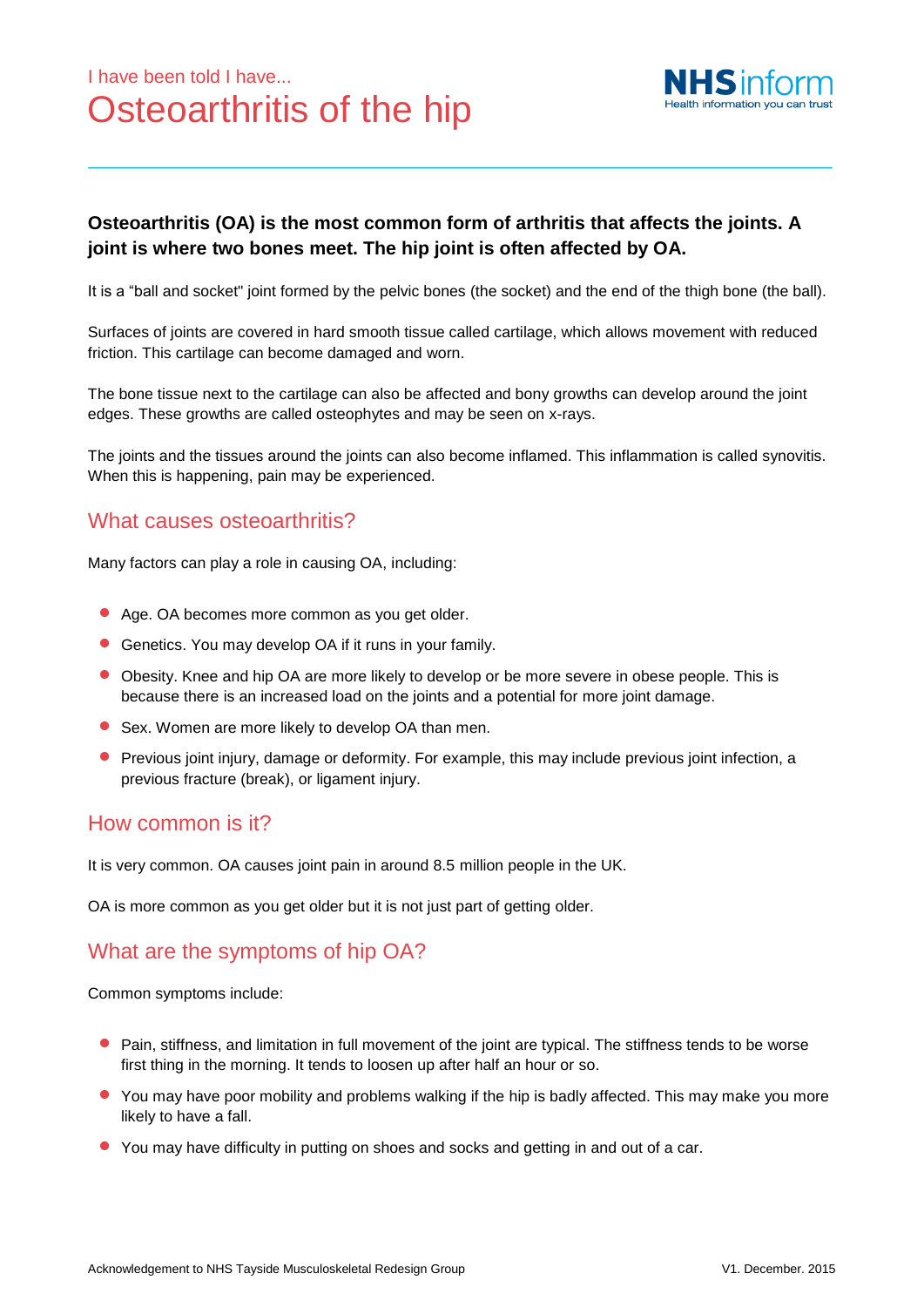#### No symptoms

Quite a number of people have X-ray changes that show OA, but have no, or only very mild, symptoms. The opposite can also be true. That is, you may have quite severe symptoms but with only minor changes seen on the X-ray.

#### What tests may be done?

If you see a healthcare professional they will ask you questions an carry out a clinical examination to help establish the cause of your problem.

You may be offered an X-ray of your hip.

#### What are my treatment options?

There is no cure for OA but there are a number of things that can be done to ease symptoms.

Remember, something can usually be done to help. You don't have to live with pain or disability, various treatments may help.

For anyone with OA, the aims of treatment should be to:

- help you to understand the condition and how to manage it
- reduce any pain and stiffness
- maintain or improve the mobility of your affected joint or joints
- limit any joint damage and any disability that may result from your OA

You can find more information [about treating muscle, bone and join problems](http://www.nhsinform.co.uk/MSK/treatment) in the NHS inform Musculoskeletal (MSK) Zone.

### General measures to help treat osteoarthritis

- Weight control If you are overweight, try to lose some weight as the extra load can make symptoms worse. Even a modest weight loss can make quite a difference.
- Walking aids If you have hip pain when walking, you could try using a walking stick. Hold it in the hand on the opposite side of the body to the affected joint. This takes some pressure off the affected joint and helps to ease symptoms in some cases[.Click here](http://www.nhsinform.co.uk/MSK/treatment) for more information on all of this
- **•** Physiotherapy Sometimes advice from a physiotherapist can be helpful. For example: Advice on which exercises to do to strengthen the muscles around the hip joint (as pain can lead to these becoming weaker), how to keep active and fit and how to use walking aids properly.
- Stretching around affected joints may be helpful. This is something that physiotherapists may also be able to help with. Some exercises might also help.

## Applying heat

Heat helps prepare the tissues for stretching and is recommended before beginning each exercise sessions.

The preferable method of heating is in a warm shower or bath for 10 to 15 minutes. Local heat, for example with a wheat pad or a damp towel warmed in a microwave is an alternative, but may not be as effective.